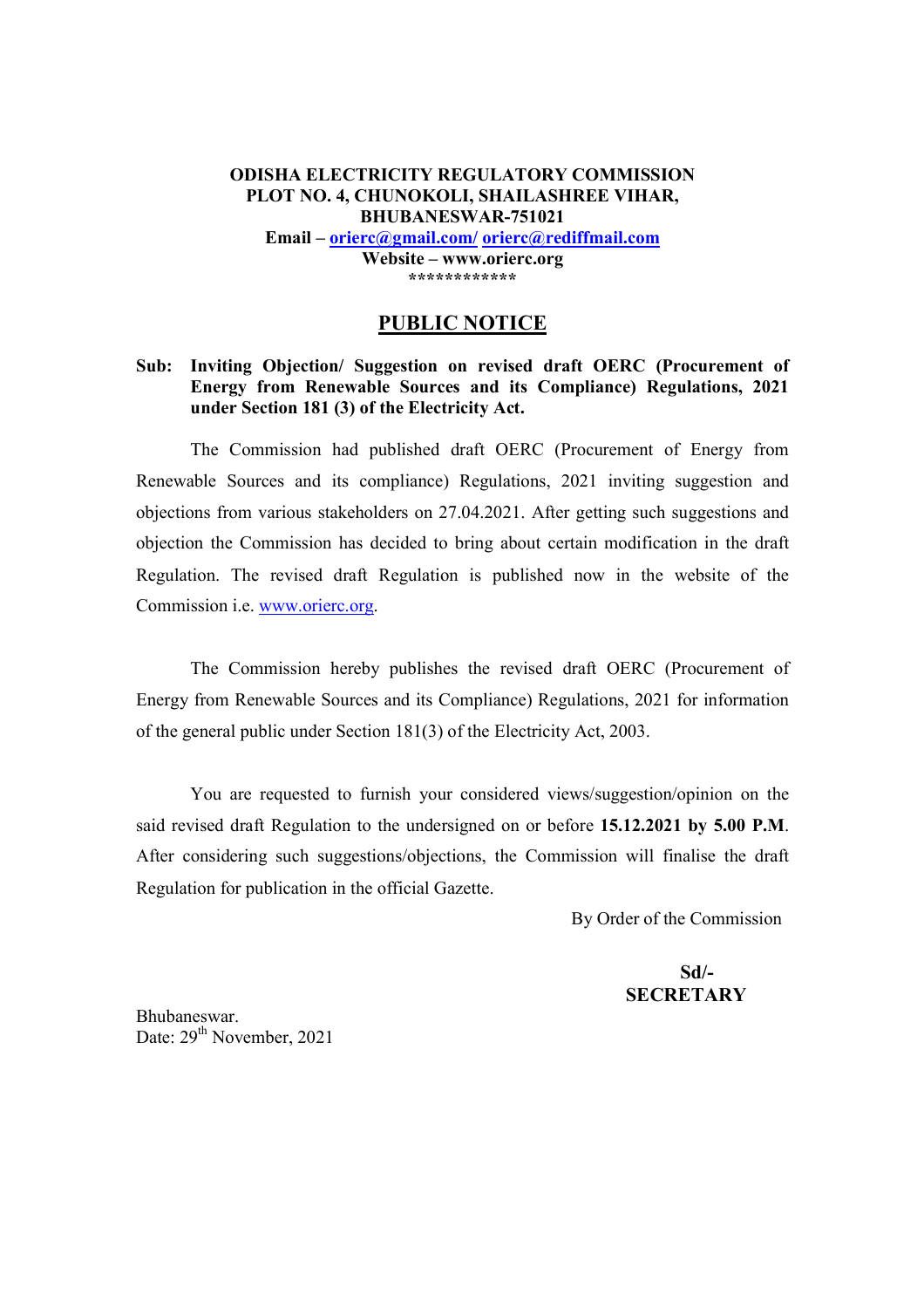# **OERC (Procurement of Energy from Renewable Sources and its Compliance) Regulations, 2021**



**ODISHA ELECTRICITY REGULATORY COMMISSION**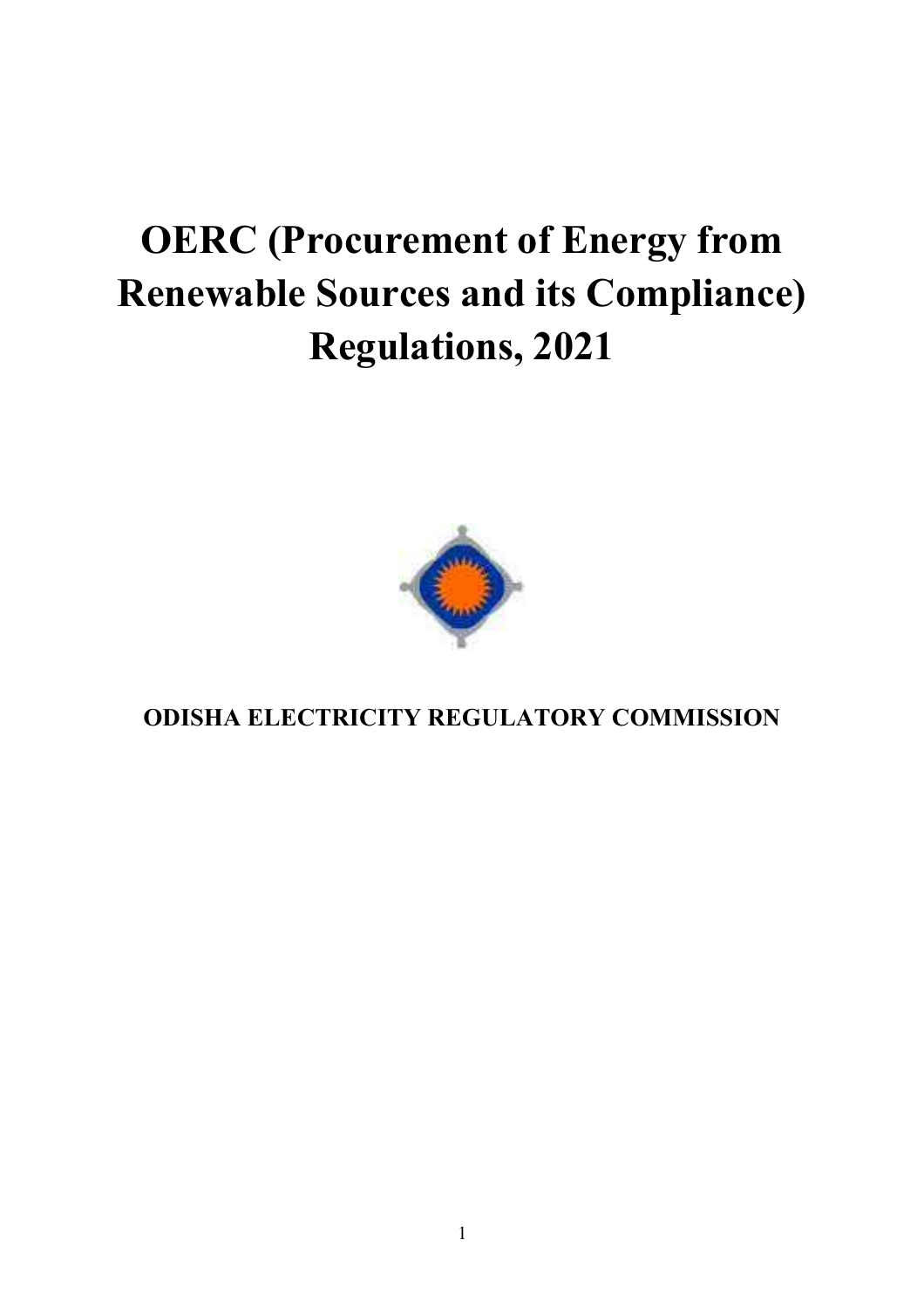# **ODISHA ELECTRICITY REGULATORY COMMISSION BUDYUT NIYAMAK BHAWAN, PLOT NO.-4, CHUNOKOLI, SAILASHREE VIHAR, BHUBANESWAR - 751021 NOTIFICATION The - November, 2021**

No. OERC/RA/RENEWABLE REG. - 35/2021/ - In exercise of powers conferred under Section 61, 66, 86(1)(e) and 181 of the Electricity Act, 2003 (Act 36 of 2003) and all other powers enabling it on that behalf, the Odisha Electricity Regulatory Commission hereby makes the following Regulations for promoting the procurement of energy from renewable sources by Distribution Licensee (or any entity procuring power on their behalf), conventional captive users and Open Access customers within the State of Odisha and compliance thereof.

#### **1. Short title, Commencement and Extent**

- 1.1 These Regulations shall be called "Odisha Electricity Regulatory Commission" (Procurement of Energy from Renewable Sources and its Compliance) Regulations,  $2021$ ".
- 1.2 These Regulations shall extend to the whole of the State of Odisha.
- 1.3 These Regulations shall come into force on the date of publication in the Official Gazette.
- 1.4 Odisha Electricity Regulatory Commission (Procurement of Energy from Renewable Sources and its Compliance) Regulations, 2015 is hereby repealed*.*

#### **2. Definitions and Interpretation**

- 2.1 In these Regulations, unless the context otherwise requires-
	- (a)  $4\pi$ **Act**" means the Electricity Act, 2003 (36 of 2003);
	- (b) **Average Power Purchase Cost**" means the weighted average pooled price at which the distribution licensee (or any other entity procuring power on their behalf) has purchased the electricity including cost of self generation, if any, in the previous year from all the energy suppliers long-term and short-term, but excluding those based on Renewable Energy Sources, as the case may be;
	- (c) **Captive Generating Plant** means a power plant set up by any person to generate electricity primarily for his own use and includes a power plant set up by any co-operative society or association of persons for generating electricity primarily for use of members of such co-operative society or association as per Electricity Rules notified by Central Government;
	- (d) **Central Agency** means the agency as may be designated by the Central Commission from time to time under the CERC (Terms and Conditions for recognition and issuance of Renewable Energy Certificate for Renewable Energy Generation) Regulations, 2010 as amended from time to time;
	- (e) **"Central Commission"** means the Central Electricity Regulatory Commission referred to in sub-section (1) of section 76 of the Act;
	- (f) **Certificate**" means the Renewable Energy Certificate (or "REC") issued by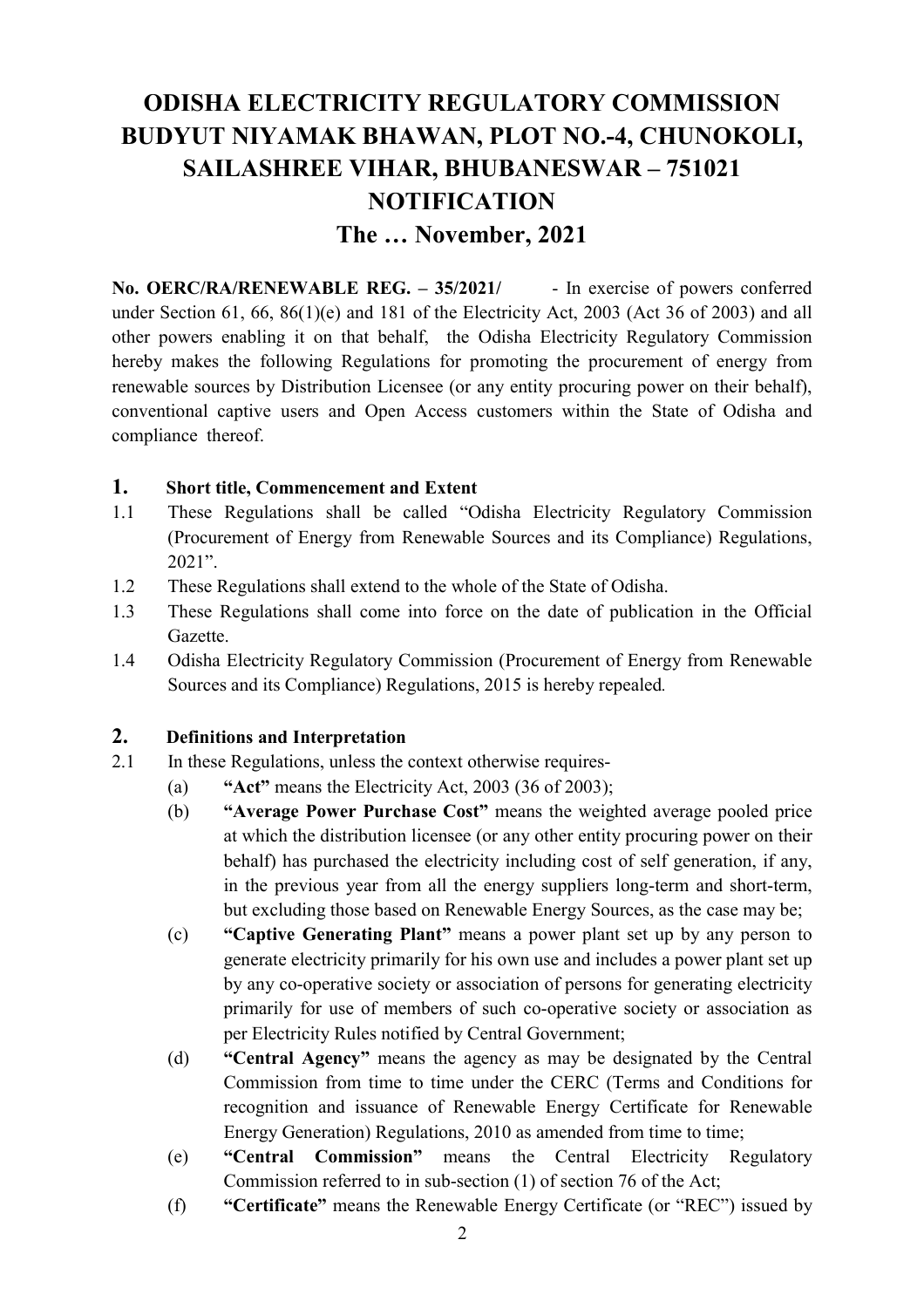the Central Agency in accordance with the procedures prescribed by it and under the provisions specified in the Central Electricity Regulatory Commission (Terms and Conditions for recognition and issuance of Renewable Energy Certificate for Renewable Energy Generation) Regulations, 2010 as amended from time to time;

- (g) **Commission**" means the Odisha Electricity Regulatory Commission referred to in sub-section (1) of the Section 82 of the Act;
- (h) **Conventional Generating Plant means any power plant generating** electricity by using sources other than Renewable Energy Sources mentioned in these Regulations;
- (i) **The Original Guide of Licensee** means a person granted license under Section 14 of the Act authorizing him to operate and maintain a distribution system and to supply electricity to the consumers in his area of supply, and includes a deemed licensee or as defined in the Act from time to time;
- (j) **Forbearance Price**" means the ceiling price as determined by the Central Commission in accordance with the Central Electricity Regulatory Commission (Terms and Conditions for Recognition and Issuance of Renewable Energy Certificate for Renewable Energy Generation) Regulations, 2010, as amended from time to time, within which only the Certificates can be dealt in the power exchange;
- (k) **Hybrid Sources** A hybrid energy sources means two or more Renewable Energy Sources as approved by MNRE used together to provide increased system efficiency as well as greater balance in energy supply.
- (1) **Inter-connection point**" shall mean the interface point of renewable energy generating facility with the transmission system or distribution system, as the case may be:
	- (i) in relation to wind energy projects, Solar Photovoltaic Projects and hybrid projects, inter-connection point shall be line isolator of the outgoing feeder on HV side of the pooling sub-station; and the Pooling Sub-station shall mean the sub-station at project site of the wind farm or Solar Photovoltaic Power plant, as the case may be, and shall constitute step-up transformer and associated switchgear, and to the LV side of which, multiple (more than one) generating unit(s) (i.e. wind turbine generators or solar PV modules/ arrays/ inverter units) are connected.
	- (ii) in relation to small hydro power, biomass power, Bio-fuel based cogeneration power projects, solar thermal power projects and Municipal Solid Waste based projects the inter-connection point shall be line isolator of outgoing feeder on HV side of the generator transformer;
	- (iii) Provided that in relation to Renewable Energy Sources having installed capacity of less than 1 MW the interconnection point shall be the nearest distribution system as agreed by the Licensee.
- (m) **"Mini-Grid Operator (MGO)"** means Mini-Grid Operator as defined in OERC (Mini-Grid Renewable Energy Generation and Supply) Regulations, 2019.
- (n) **MNRE**<sup>n</sup> means the Ministry of New and Renewable Energy, Government of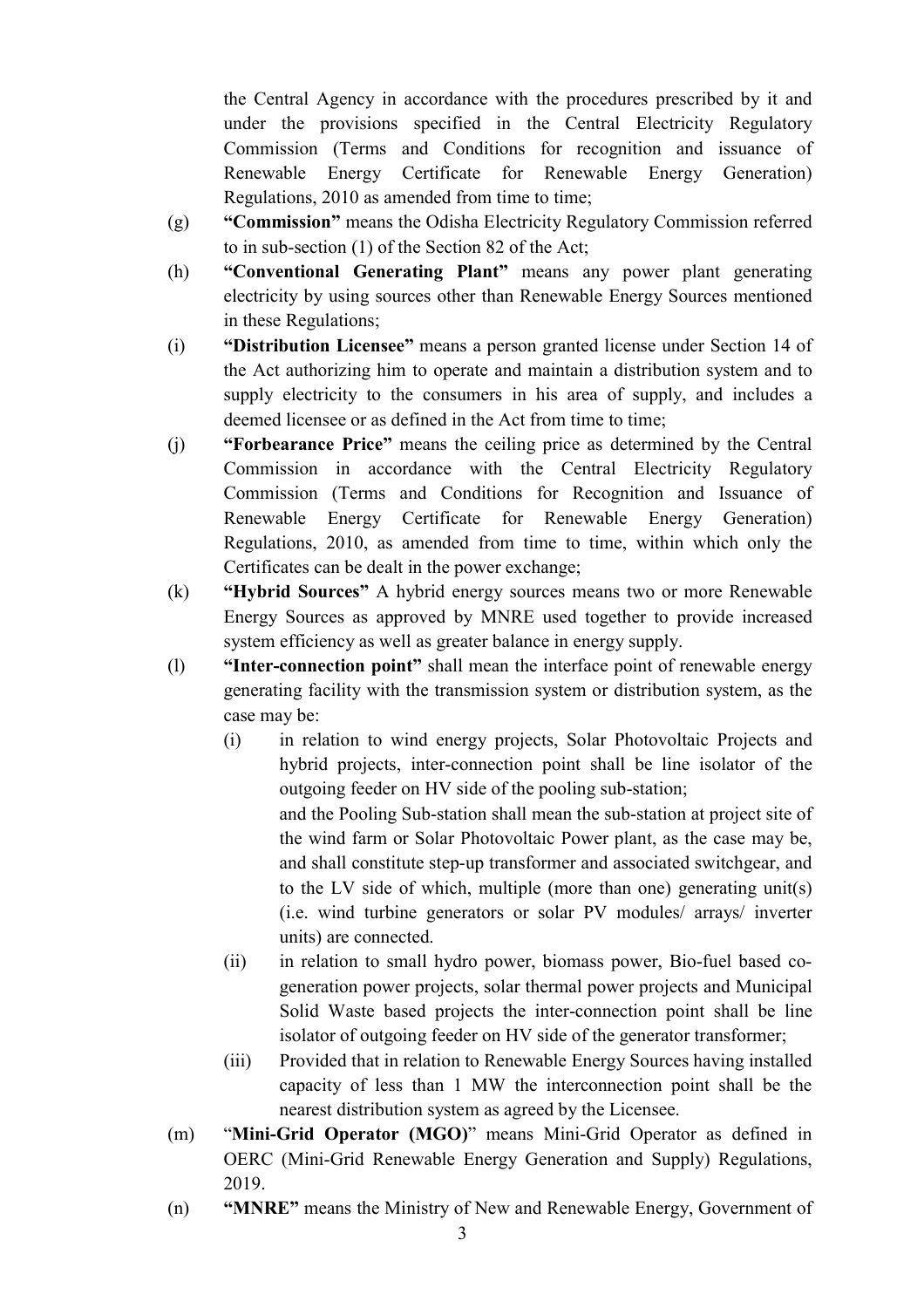India;

- (o) **Wew Large Hydro Project**" shall be large hydro including pump storage projects commissioned in India having capacity of more than 25 MW which come into commercial operation after  $8<sup>th</sup>$  March 2019.
- (p) **Won Solar Sources**" means Renewable Energy Sources other than Solar energy sources;
- (q) **Obligated Entity** means the entity mandated under clause (e) of subsection (1) of section 86 of the Act to fulfill the renewable purchase obligation and any other entities identified under clause 3.1 of these Regulations;
- (r) **Power Exchange** means any exchange operating as power exchange for electricity in terms of the orders issued by the Central Commission;
- (s) **Renewable Energy Sources**" means renewable sources such as Mini Hydro, Micro Hydro, Small hydro, Wind, Solar, Biomass, Bio fuel cogeneration (such as Bagasse based Co generation), generation from exothermic heat, Urban or Municipal Waste based generation, power generated from co-firing of biomass in coal based thermal power plants and such other sources as recognized or approved by MNRE;
- (t) **Renewable Purchase Obligation (RPO)**" means the requirement specified through these Regulations by the Commission under Clause (e) of sub-section (1) of section 86 of the Act or by way of orders from time to time for the obligated entity to purchase electricity from Renewable Energy Sources;
- (u) **State Agency** means the agency in the State of Odisha to be designated by the Commission to act as the agency for accreditation and recommending the Renewable Energy Projects for registration and to undertake functions under these regulations;
- (v) **"Year"** means a financial year.
- 2.2 Words and expressions used in these Regulations and not defined but defined in the Act or the Regulations issued by the Central Commission or any other regulations issued by the Commission shall have the same meaning assigned to them respectively in the Act or such Regulations issued by the Central Commission or by the Commission.
- 2.3 All proceedings under these Regulations shall be governed by the OERC (Conduct of Business) Regulations, 2004 as amended from time to time.

# **3. Scope of Regulations and Extent of their Application**

- 3.1 These Regulations shall apply to all "Obligated Entities" in the State of Odisha. The Obligated Entities include:
	- (a) Distribution licensee (or any other entity procuring power on their behalf).
	- (b) Any person who owns Captive Generating Plant including co-generation plants based on conventional fossil fuel with installed capacity of 1 MW & above, and consumes electricity generated from such Plant for his own use shall be subject to RPO to the extent of a percentage of his consumption met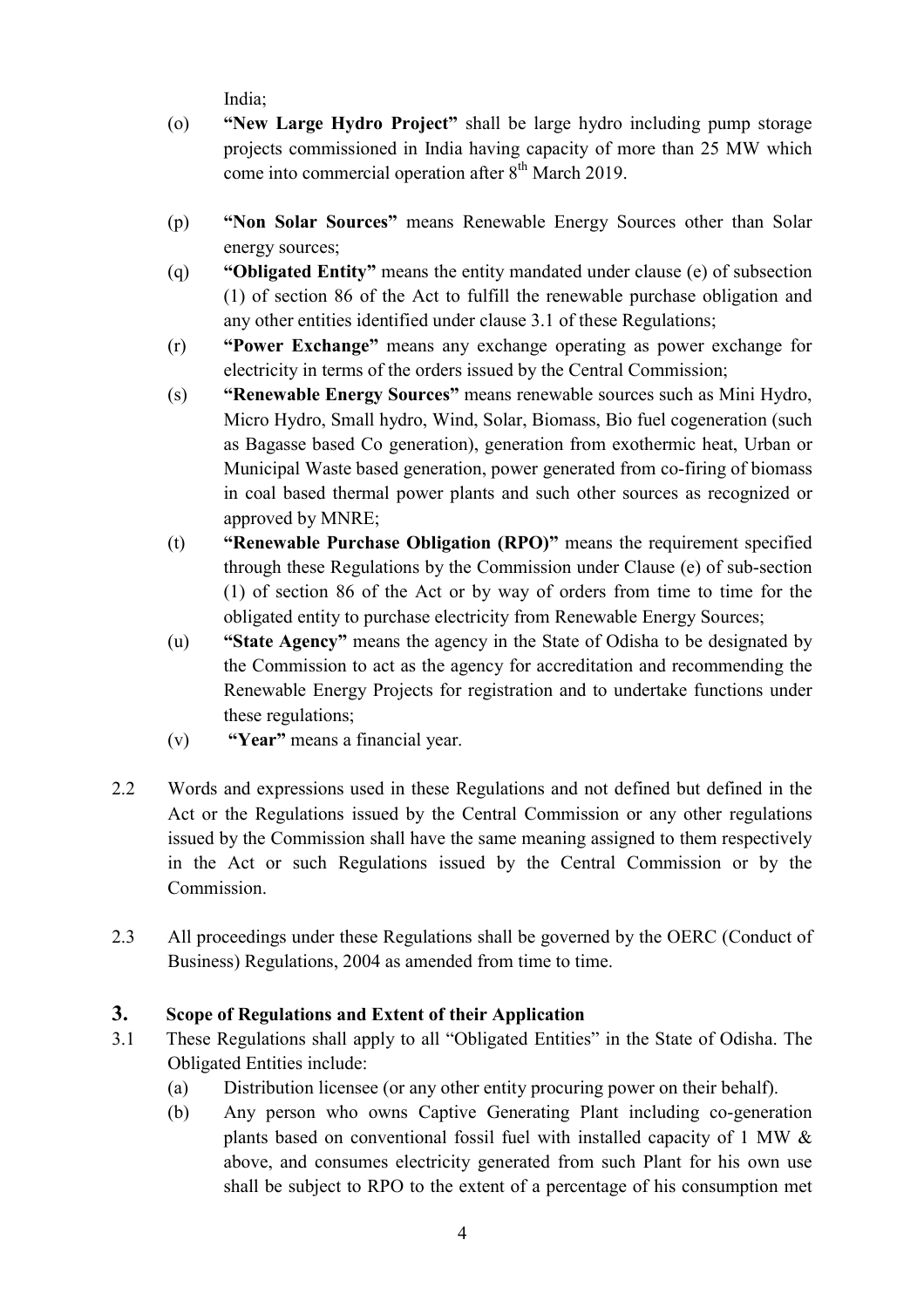through such fossil fuel-based captive source.

(c) Any person who consumes electricity procured from conventional fossil fuelbased generation through Open Access and third party sale shall be subject to RPO to the extent of a percentage of his consumption met through such fossil fuel-based source;

Provided that the State Commission may, by order, modify/revise the minimum capacity referred above from time to time.

# **4. Purchase Obligation from Renewable Sources**

4.1 Every "Obligated Entity" shall meet its RPO target from its own Renewable Sources or procurement of power from other developers of Renewable Energy Sources or by purchase of Renewable Energy from other licensee or eligible renewable power from exchanges or by way of purchase of Renewable Energy Certificates (RECs):

Provided that such renewable sources shall have suitable metering and communication arrangement with Odisha State Load Despatch Centre/Distribution Licensee of the State of Odisha.

Provided further that generation from off-grid RE sources set up by Distribution Licensee/ Mini-Grid Operator (MGO)/ State Agency having installed capacity of 10 kWp/ 10 kW and above, shall be considered as generation from eligible RE sources only if suitable metering and communication arrangement exists and Distribution Licensee/ MGO communicate details of such generation on monthly basis to State Agency.

Provided further that the power generated from co-firing of biomass in coal based thermal power plants shall be treated as renewable energy and shall be eligible for meeting non-solar Renewable Purchase Obligation (RPO) limited to the quantum of electricity generated from biomass in biomass co-fired coal based thermal power plants. The guideline/ methodology prescribed by CERC from time to time shall be followed for estimation of electricity generated from biomass in biomass co-fired coal based thermal power plants.

Provided that the quantum of electricity generated by the consumer of a distribution licensee, from the Roof-top Solar PV system irrespective of net metering or gross metering arrangements shall, if such consumer is not obligated entity, qualify towards meeting the Solar RPO of the distribution licensee or any other entity procuring power on its behalf, as the case may be.

Provided further that procurement of Renewable Energy Certificates (REC) issued for Renewable Energy Generation outside as well as within the State of Odisha shall be considered as an eligible instrument for the purpose of RPO compliance by Obligated Entities.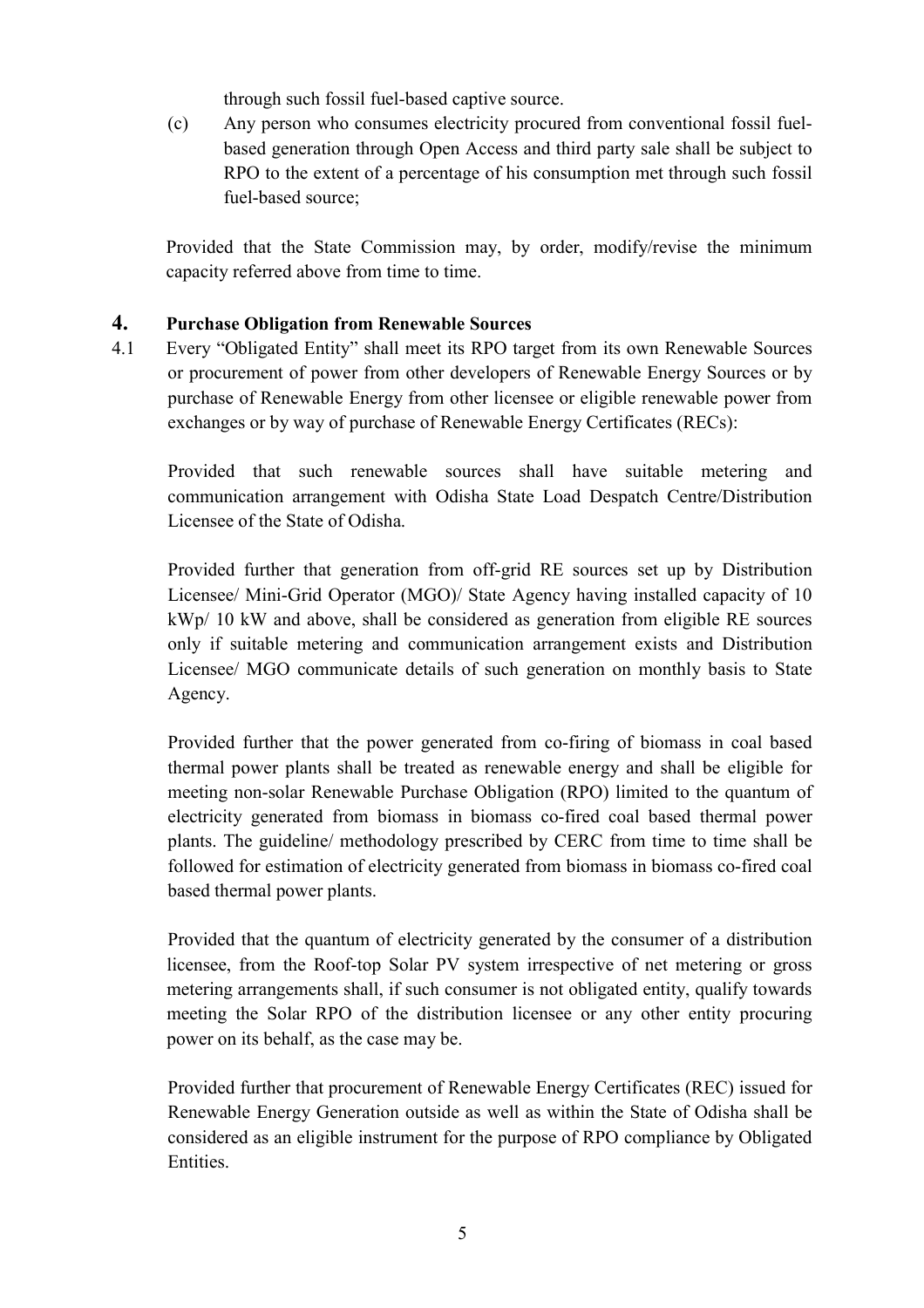Provided further that large hydropower projects including pumped storage projects having capacity of more than 25 MW (LHPs) which came into commercial operation after 08.03.2019 will be considered as renewable energy source.

4.2 The Commission hereby specifies the Hydropower Purchase Obligation (HPO) along with Solar RPO and Other Non-Solar RPO. Every Obligated Entity shall at least purchase source wise electricity from Renewable sources to the percentage of its total consumption of electricity from all sources excluding the consumption met from hydro sources of power (State & Central), as indicated in the table below:

| Year        | Solar RPO | Non-Solar RPO |            |            | <b>Total RPO</b> |
|-------------|-----------|---------------|------------|------------|------------------|
|             |           | <b>HPO</b>    | Other Non- | Total Non- |                  |
|             |           |               | Solar RPO  | Solar RPO  |                  |
| $2021 - 22$ | $7.25\%$  | 0.18%         | 5.82%      | $6.00\%$   | 13.25%           |
| 2022-23     | $8.00\%$  | $0.35\%$      | 6.15%      | $6.50\%$   | 14.50%           |
| 2023-24     | 8.75%     | $0.66\%$      | $6.59\%$   | 7.25%      | 16.00%           |
| 2024-25     | 9.75%     | 1.08%         | 7.17%      | 8.25%      | 18.00%           |

# **Minimum quantum of electricity to be procured from Renewable Sources by Obligated Entity as percentage of total Consumption in KWh**

- 4.3 RPO shall be calculated in energy terms as a percentage of total consumption of electricity excluding consumption met from hydro sources.
- 4.4 Solar RPO may be met by power procured from solar power plants solar photo voltaic or solar-thermal. Other Non-Solar RPO (excluding HPO), may be met from any renewable source other than solar and LHPs.
- 4.5 HPO shall be met from the power procured from eligible LHPs commissioned on and after 08.03.2019:

 Provided that if the generation from eligible LHPs is insufficient to meet HPO, generation from small hydro commissioned on and after 8.3.2019 would qualify for fulfillment of HPO. In such cases, if small hydro generation exceeds the desired HPO, the surplus will then be considered under the category 'Other Non-Solar RPO'.

Provided further that Regulations related to the Hydro Energy Certificate mechanism developed by CERC and its subsequent amendments thereafter shall be applicable for ensuring HPO compliance.

Provided further that the above HPO Trajectory shall be trued-up on an annual basis depending on the revised commissioning schedule of Hydro projects.

4.6 On achievement of Solar RPO compliance to the extent of 85% and above, remaining shortfall, if any, can be met by excess non-solar energy consumed beyond specified Non-Solar RPO for that particular year. Similarly, on achievement of Other Non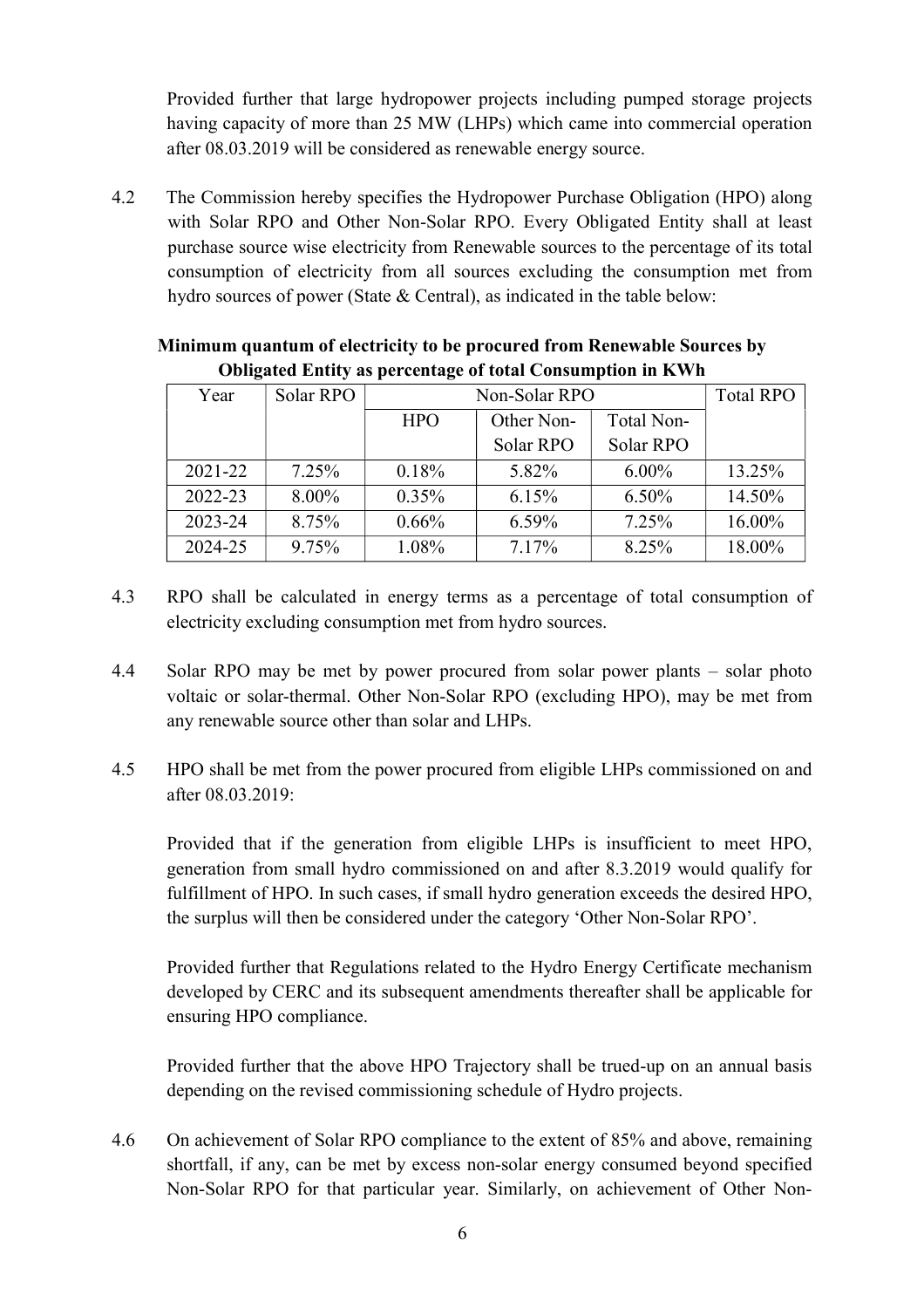Solar RPO compliance to the extent of 85% and above, remaining shortfall if any, can be met by excess solar or eligible hydro energy consumed beyond specified Solar RPO or HPO for that particular year. Further, on achievement of HPO compliance to the extent of 85% and above, remaining shortfall, if any, can be met by excess solar or other non-solar energy consumed beyond specified Solar RPO or other Non-Solar RPO for that particular year.

4.7 In case of Hybrid Sources, the power procured from the hybrid project may be used for fulfillment of solar RPO and non-solar RPO in the proportion of rated capacity of solar and wind power in the hybrid plant respectively.

 Further, renewable power stored in any form of storage (Battery, Mechanical or Gravitational) and subsequently discharged to the grid from such storage shall be treated as renewable energy.

4.8 For CPPs commissioned before 01.04.2016, RPO should be at the level as mandated by OERC for the year 2015-16. For CPPs commissioned from 01.04.2016 onwards, the RPO level as mandated by OERC or Ministry of Power, whichever is higher, for the year of commissioning of the CPP shall be applicable:

Provided that in case of any augmentation in the capacity, the RPO for augmented capacity shall be the RPO applicable for the year in which the CPP has been augmented.

Provided further that in case, for meeting the RPO obligation, CPP has surplus power than its consumption requirement, such a CPP may sell its surplus power to the Distribution licensee or any other entity procuring power on their behalf under the prevailing arrangements or in the power exchange.

- 4.9 If the RPO for any of the year is not specified by the Commission, the RPO specified for the previous year shall be continued beyond the specified period till any revision is effected by the Commission in this regard.
- 4.10 All purchase from the Renewable Energy Sources by the Licensees shall be made at tariffs determined by the Commission from time to time. However the Commission may fix a ceiling price for renewable power purchase to be made by the licensee through bidding process:

Provided also that the power purchases under the power purchase agreements for the purchase of Renewable Energy Sources already entered into by the obligated entities and consented to by the Commission shall continue to be made till their present validity, even if the total purchases under such agreements exceed the percentage as specified hereinabove.

Provided, further that the distribution licensee or any other entity procuring power on their behalf shall include the plan for procurement of power from Renewable Energy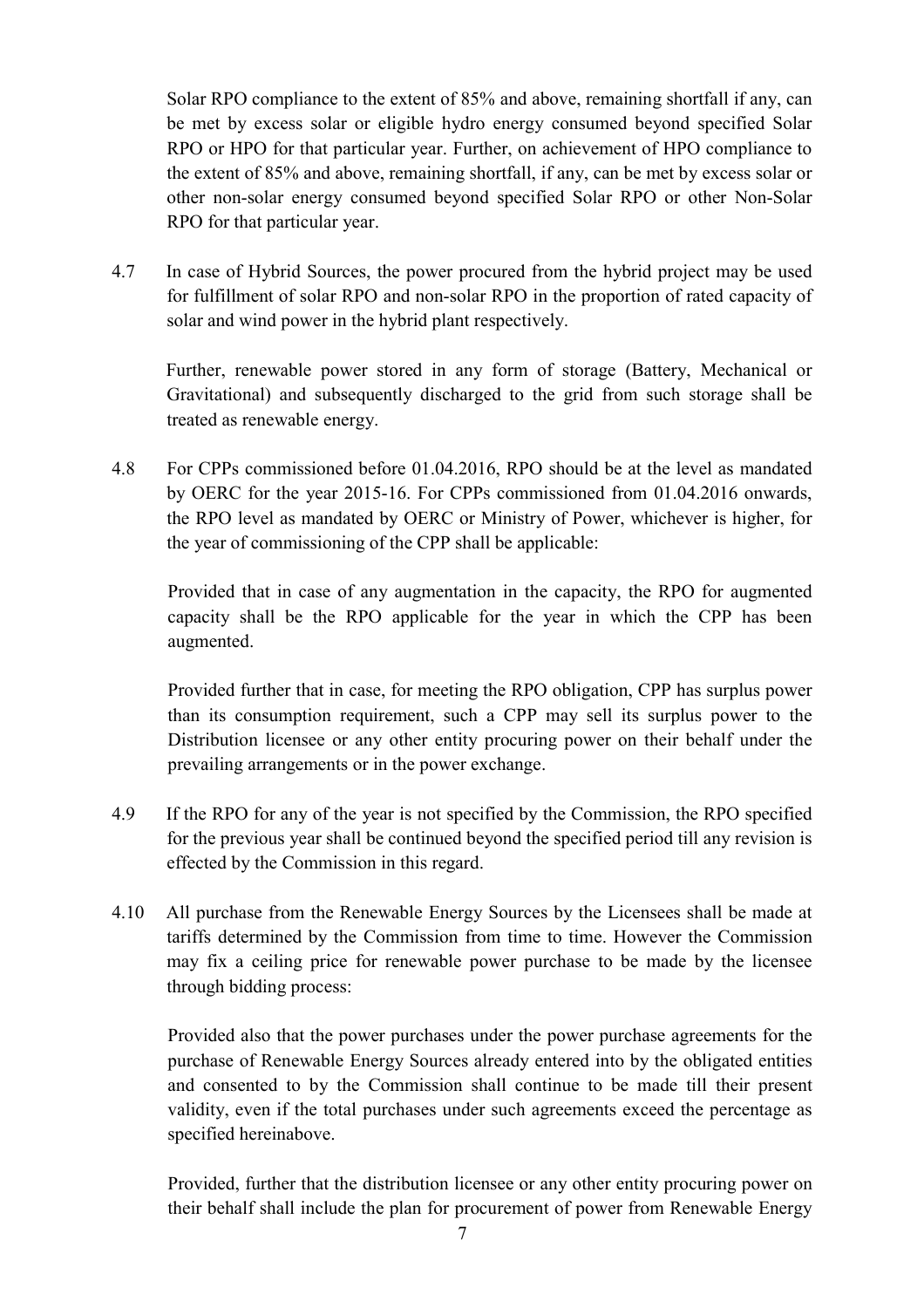Sources under its long term power procurement plan to comply with minimum RPO targets as stipulated above.

4.11 In respect to subsequent amendments to the provisions of the Electricity Act, 2003 or the National Tariff Policy, 2016 or guidelines issued by Central Government from time to time or on its own, the Commission through a Special Order may notify any changes to Regulation 4 above.

# **5. Certificates Under the Regulations of the Central Commission**

5.1 Subject to the terms and conditions contained in these Regulations, the Certificates issued under the Central Electricity Regulatory Commission (Terms and Conditions for recognition and issuance of Renewable Energy Certificate for Renewable Energy Generation) Regulations, 2010 as amended from time to time shall be the valid instruments for the discharge of the mandatory obligations set out in these Regulations for the obligated entities for purchasing of electricity under RPO:

Provided that in the event of the Obligated Entities fulfilling the RPO by purchase of certificates, the obligation to purchase electricity from generation based on solar can be fulfilled by purchase of solar certificates only, and the obligation to purchase electricity from generation other than solar can be fulfilled by purchase of non-solar certificates. If solar certificates are not available in a particular year, additional nonsolar certificates shall be purchased for fulfillment of RPO on that year and vice versa.

- 5.2 Subject to such directions as the Commission may give from time to time, the Obligated Entities shall observe the provisions of the Central Electricity Regulatory Commission (Terms and Conditions for recognition and issuance of Renewable Energy Certificate for Renewable Energy Generation) Regulations, 2010 as amended from time to time, notified by the Central Commission in regard to the procurement of the certificates for fulfillment of the RPO under these regulations.
- 5.3 The Certificates purchased by the obligated entities from the power exchange in terms of the regulation of the Central Commission mentioned in Clause 5.1 of this Regulation shall be deposited by the obligated entities with the State Agency in accordance with the detailed procedure issued by the Central Agency. State Agency may develop the required detailed procedure in connection with its own function and submit to the Commission for approval.
- 5.4 The Commission shall determine the 'Average Power Purchase Cost' of the distribution licensee concerned on annual basis. The Average Power Purchase Cost determined by the Commission shall be required to be paid by the distribution licensee (or any other entity procuring power on their behalf) when the distribution licensee (or any other entity procuring power on their behalf) purchases the electricity component of the Renewable Energy Projects registered under the REC scheme notified by the Central Electricity Regulatory Commission.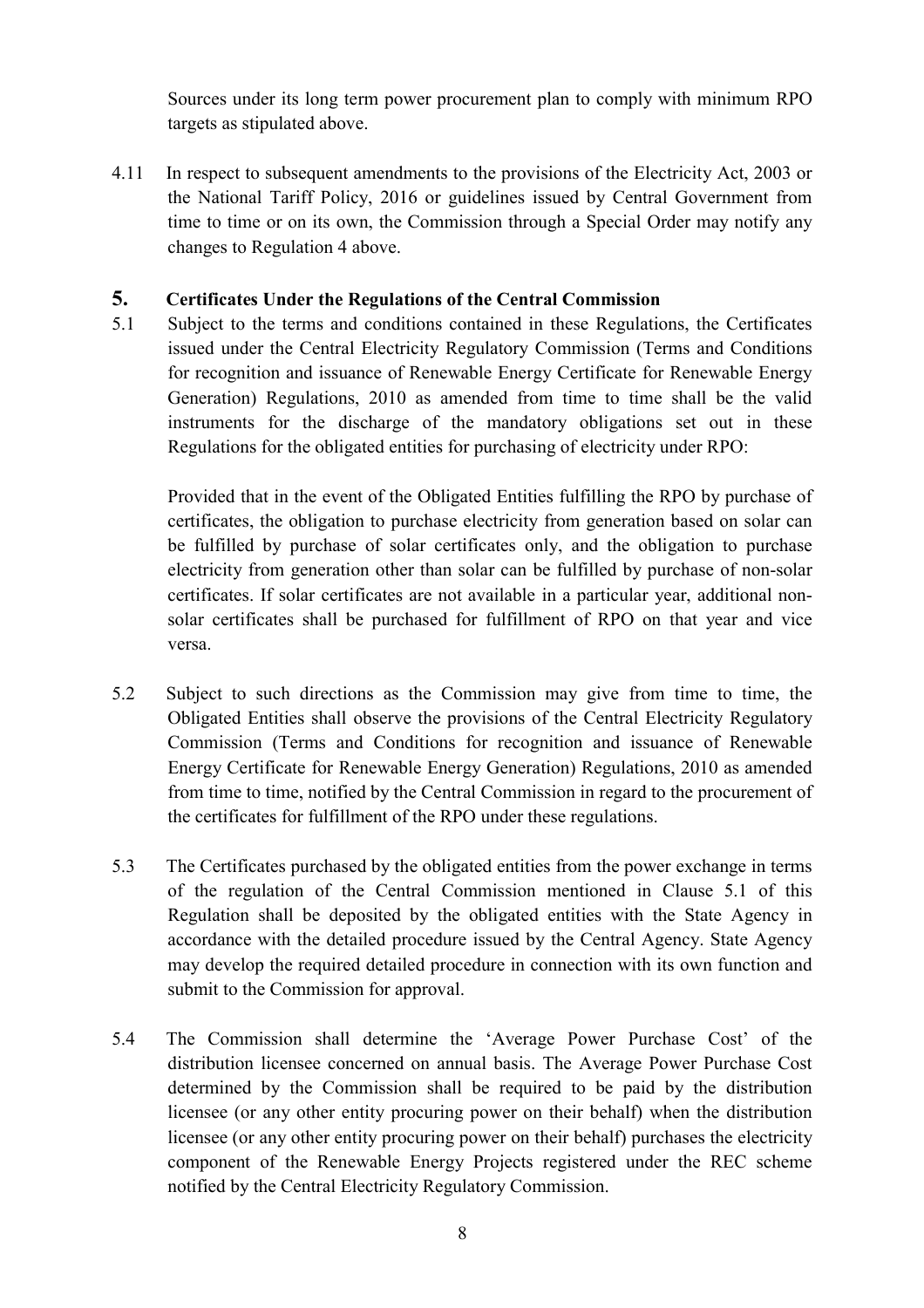# **6. State Agency and its Functions**

- 6.1 The Commission shall designate an agency as the State Agency for accreditation and recommending the Renewable Energy Projects for registration and to undertake functions under these Regulations.
- 6.2 The State Agency shall function in accordance with the directions issued by the Commission from time to time and shall act in accordance with the provisions of the Central Electricity Regulatory Commission (Terms and Conditions for recognition and issuance of Renewable Energy Certificate for Renewable Energy Generation) Regulations, 2010 as amended from time to time.
- 6.3 The State agency shall devise appropriate protocol for collection of information from various sources such as renewable generating companies, obligated entities, SLDC etc. on regular basis and compile such information to compute the compliance of RPO target by such obligated entities. The summary statement of Renewable Energy procurement and RPO compliance by different obligated entities shall be published by the State agency on cumulative basis every month on its website.
- 6.4 The State Agency shall submit quarterly status by  $15<sup>th</sup>$  of next month to the Commission in respect of compliance of RPO by the obligated entities in the format as stipulated by the Commission and may suggest appropriate action to the Commission if required for compliance of RPO.
- 6.5 The Commission may from time to time fix the remuneration and charges payable to the State Agency by accredited entities and obligated entities for discharge of its functions under these Regulations.
- 6.6 If the Commission observes that the State Agency is not able to discharge its functions satisfactorily, it may by general or special Order, and by recording reasons in writing, designate any other Agency to function as State Agency as it considers appropriate.

# **7. Distribution Licensee(s) and its Functions**

7.1 Each Distribution Licensee (or any other entity procuring power on their behalf) shall furnish before the Commission the estimated quantum of purchase from Renewable Energy Sources for the ensuing year in Aggregate Revenue Requirement (ARR) petition in accordance with the Regulations notified by the Commission from time to time:

Provided that the estimated quantum of purchase shall be in accordance with Clause 4.2 of these Regulations basing on the proposed power purchase quantity for the ensuing year(s).

7.2 Distribution Licensee (or any other entity procuring power on their behalf) shall furnish the summary statement of energy procured from different Renewable Energy Sources on monthly basis to the State Agency. At the end of each financial year, each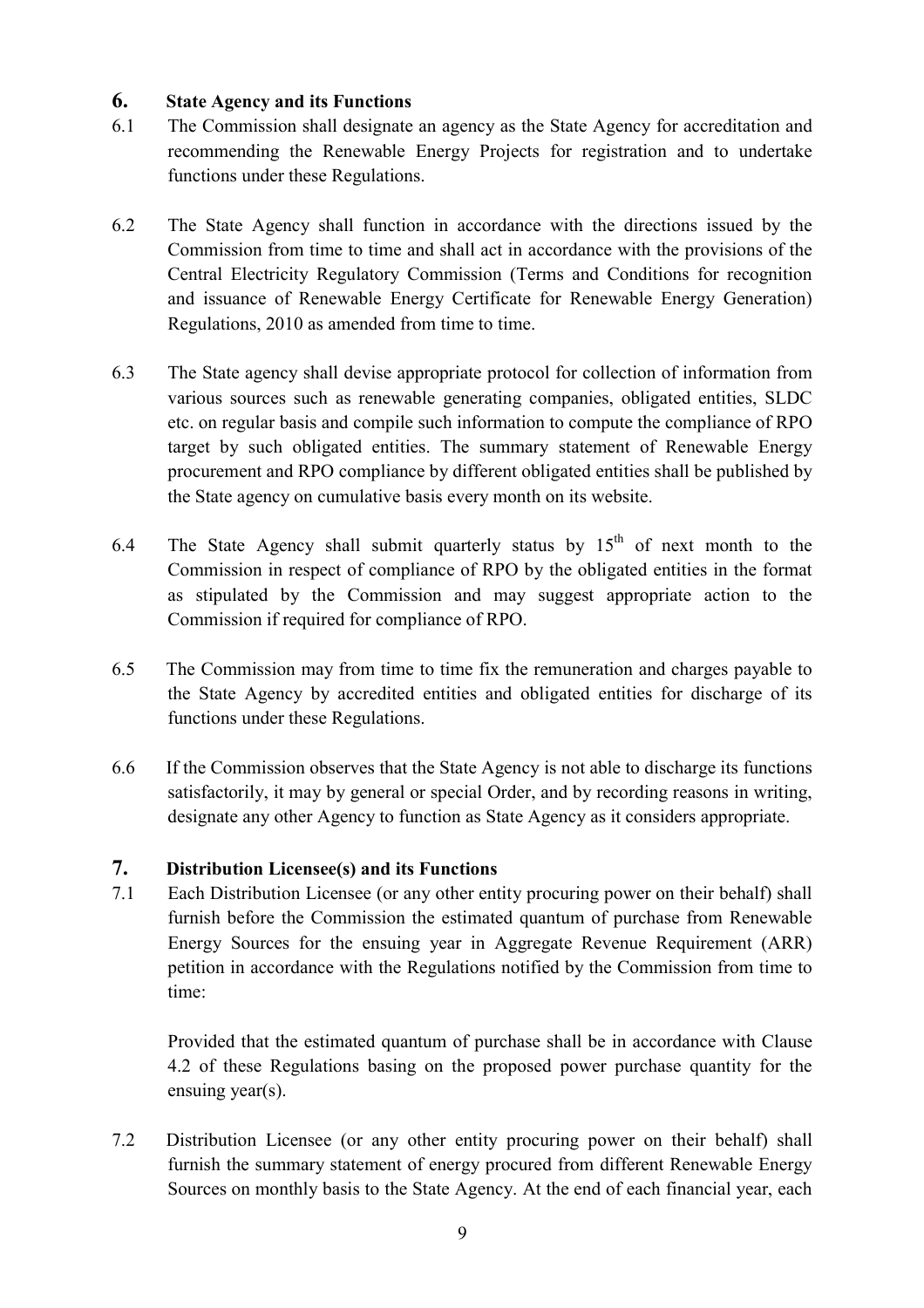Distribution Licensee (or any other entity procuring power on their behalf) shall submit a detailed statement of energy procurement from various Renewable Energy Sources, duly certified by the SLDC:

Provided that in the event of the actual consumption in the licensed area being different from that approved by the Commission, the RPO shall be deemed to have been modified in accordance with Clause 4.2 of these Regulations. The credit for excess purchase from Renewable Energy Sources would not be adjusted in the ensuing year.

7.3 If the distribution licensee (or any other entity procuring power on their behalf) fails to fulfill the minimum quantum of purchase from Renewable Energy Sources, it shall be liable for action as per Clause 10 of these Regulations.

# **8. Functions of Captive User(s) and Open Access Consumer(s)**

- 8.1 The quantum of RPO mentioned in Clause 4.2 of these Regulations shall be applicable to captive user(s) and open access consumer(s) as mentioned in Regulation 3.1 of this Regulations.
- 8.2 Every Captive user(s) and open access consumer(s) shall have to submit necessary details regarding total consumption of electricity and purchase of energy from Renewable Energy Sources for fulfillment of RPO certified by SLDC on regular basis to the State Agency.
- 8.3 If the Captive user(s) and Open Access consumer(s) are unable to fulfill the criteria of the present Regulations, the shortfall of the targeted quantum would attract penalty as per Clause 10 of these Regulations:

Provided that captive users availing its entire requirement of power from renewable based captive power plants are exempted from applicability of RPO targets and other related conditions as specified in these Regulations.

Provided further that sale of surplus energy from a Renewable Energy based captive power projects over and above captive consumption will qualify for availing REC as provided in Regulation 5.

# **9. Monitoring and Implementation: Framework**

- 9.1 Within three months from notification of these Regulations, State Agency shall develop RPO Web-portal for RPO compliance monitoring and reporting.
- 9.2 Within one month of development of RPO Web-portal, all Obligated Entities shall register themselves on RPO Web-portal and submit requisite information monthly or for any other specified period to State Agency through this Web-portal only.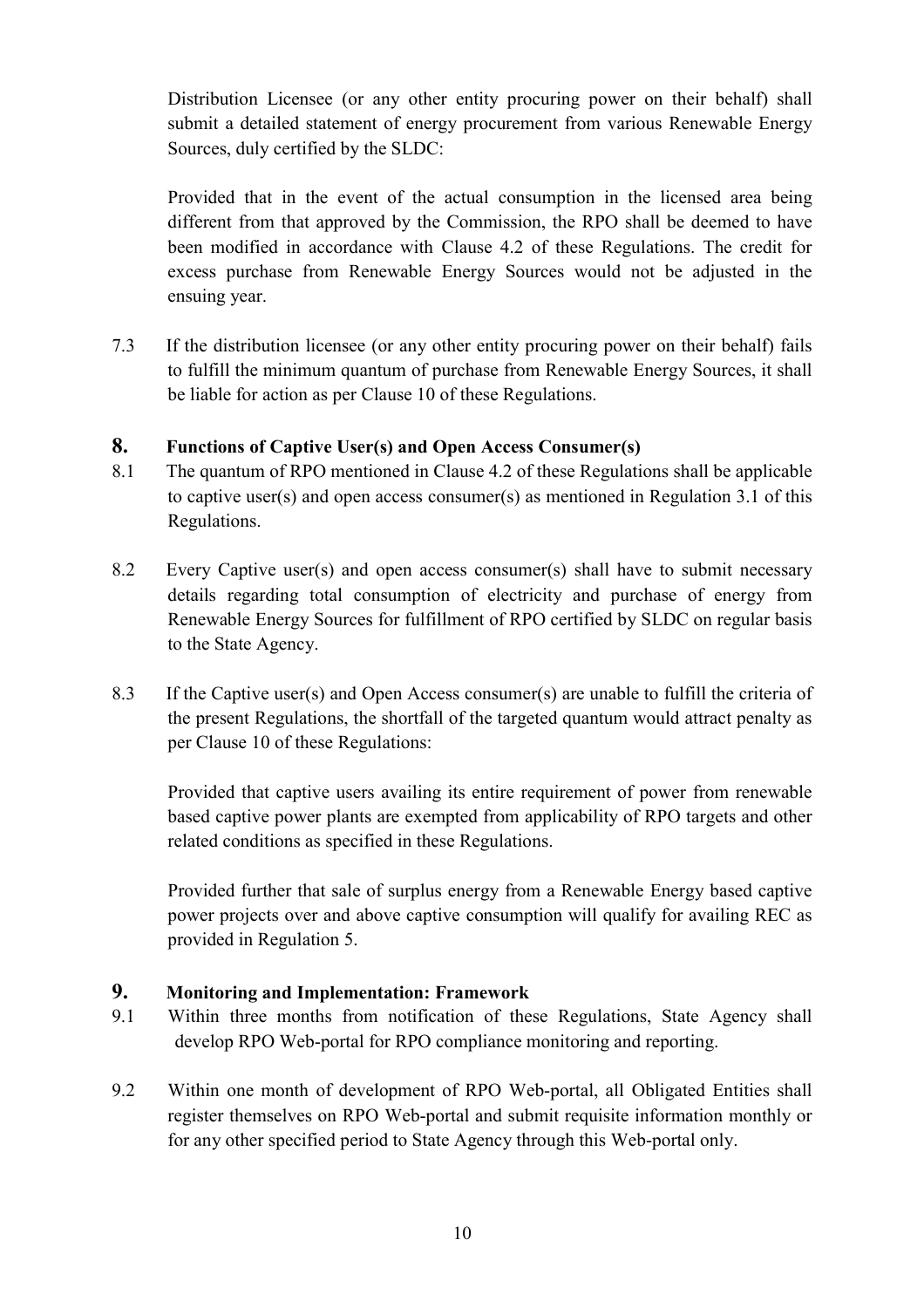- 9.3 State Load Despatch Centre and concerned Electrical Inspector**/** Chief Electrical Inspector who will be assisting the State Agency in verification of RPO compliance of Distribution Licensees (or any other entity procuring power on their behalf) and Captive Consumers, respectively, shall also register themselves on RPO Web-portal within a month.
- 9.4 Every Obligated Entity shall submit its electricity consumption and details of renewable energy procured for previous month by  $7<sup>th</sup>$  of each month on the Web based portal.
- 9.5 Details of electricity consumption of Distribution Licensee (or any other entity procuring power on their behalf) shall be verified by SLDC and that of other Obligated Entities shall be verified by concerned Distribution Licensee or concerned Electrical Inspector/ Chief Electrical Inspector, whichever is applicable:

Provided such verification of the web based data shall be done on quarterly basis and shall be completed within 15 days of subsequent month at the end of every quarter. Further, annual verification of such data shall be done within 30 days of completion of each Financial Year.

- 9.6 At the end of each quarter, State Agency shall publish RPO compliance status of Obligated Entities on RPO Web-portal.
- 9.7 At the end of Financial Year, Obligated Entities shall upload/submit documentary evidence of procurement of renewable power or REC to State Agency through RPO Web-portal:

Provided that such document shall be submitted within 30 days from end of Financial Year.

Provided further that State Agency shall complete verification process within 45 days of end of Financial Year.

- 9.8 Subsequent to completion of verification process, State Agency shall publish RPO compliance of each of Obligated Entity on RPO Web-portal.
- 9.9 Based on RPO compliance status, State Agency shall compute penalty to be levied to Obligated Entity:

Provided that penalty leviable to Distribution Licensee (or any other entity procuring power on their behalf) shall be finalised and shall not be allowed as an expense in the Annual Revenue Requirement.

Provided further that penalty payable by Obligated Entity shall be levied by the State Agency within due date which is 30 days from the date on which bill is raised and shall be deposited in RPO Fund.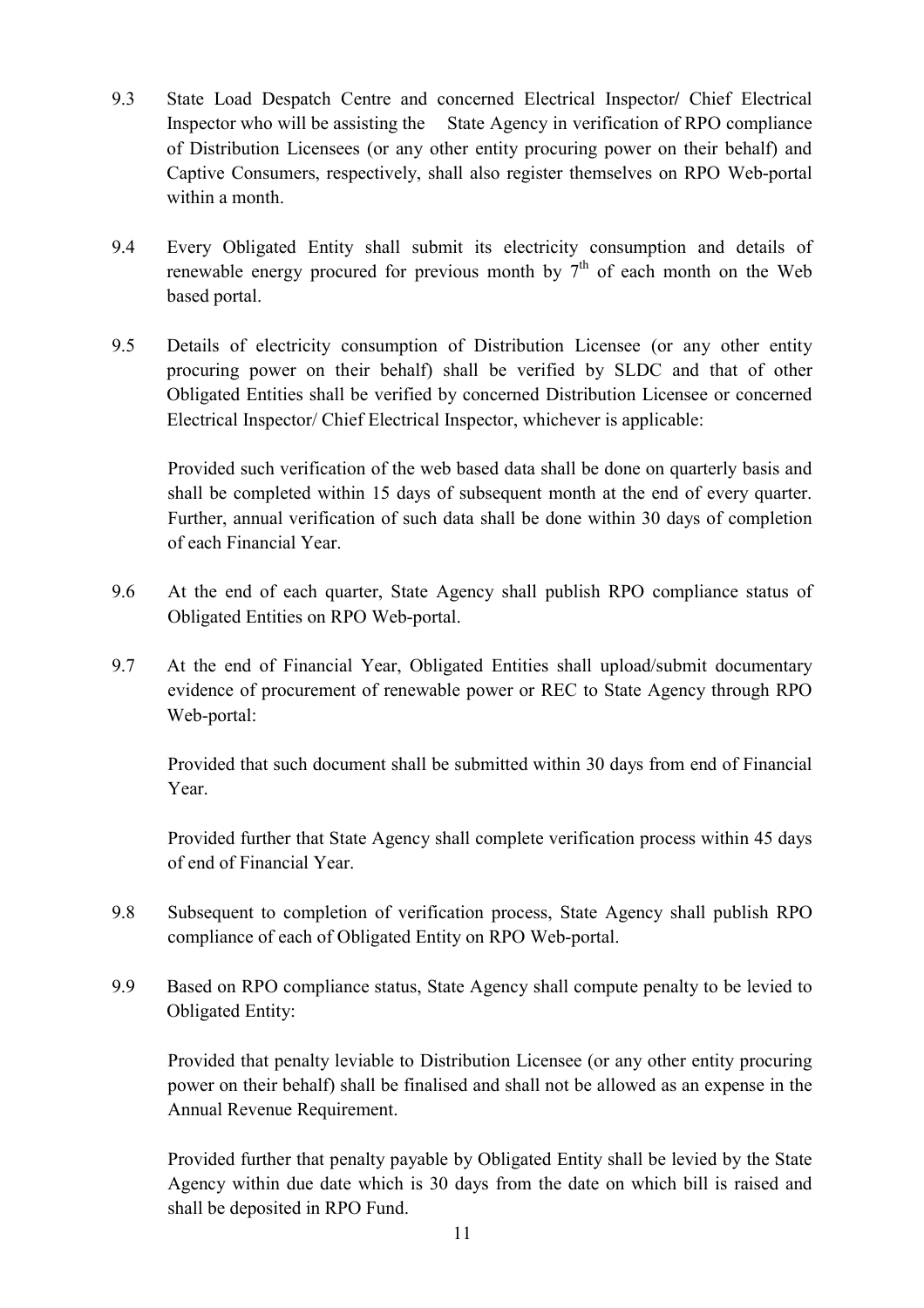9.10 Non-payment of penalty or non-submission of required details in a timely manner by Obligated Entity shall be treated as non-compliance of Regulations and State Agency shall recommend the Commission to initiate action against such Entity under Section 142 of the Act.

# **10. Consequences of Default**

10.1 In the event of the Obligated Entities not being able to fulfill the RPO as provided in these regulations during any year and also does not purchase the certificates, the obligated entity to deposit a penalty as calculated by State Agency into a separate fund (RPO Fund), to be created and maintained by such State Agency:

Provided that the amount of penalty shall be calculated by State Agency on the basis of the shortfall in units of RPO and the forbearance price decided by the Central **Commission** 

Provided that fund so created shall be utilized, as may be directed by the Commission, partly for purchase of the certificates and partly for development of transmission infrastructure and/or distribution infrastructure as the case may be for evacuation of power from generating stations based on Renewable Energy Sources or any other expenses relating to development of Renewable Energy Sources.

Provided that the State Agency as well as obligated entities shall not be authorized to use the fund created in pursuance of the above in any manner, without prior approval of the Commission.

Provided further that the Commission may empower an officer of the State Agency to operate the RPO Fund and procure from the Power Exchange the required number of certificates to the extent of the shortfall in the fulfillment of the obligations, out of the amount available in the fund.

10.2 Where any Obligated Entity fails to comply with the obligation to purchase the required percentage of power from Renewable Energy Sources or purchase Renewable Energy Certificates in lieu thereof or make payment of penalty as stated above or fails to provide required information sought for within specified time frame, it shall be liable for penalty as may be decided by the Commission under section 142 of the Act:

Provided that the unmet capacity of RPO shall not be allowed to carry forward by obligated entities from one financial year to another unless there is genuine difficulty.

Provided that in case of genuine difficulty in complying with the RPO because of non-availability of certificates, the obligated entity can approach the Commission for carry forward of compliance requirement to the next year.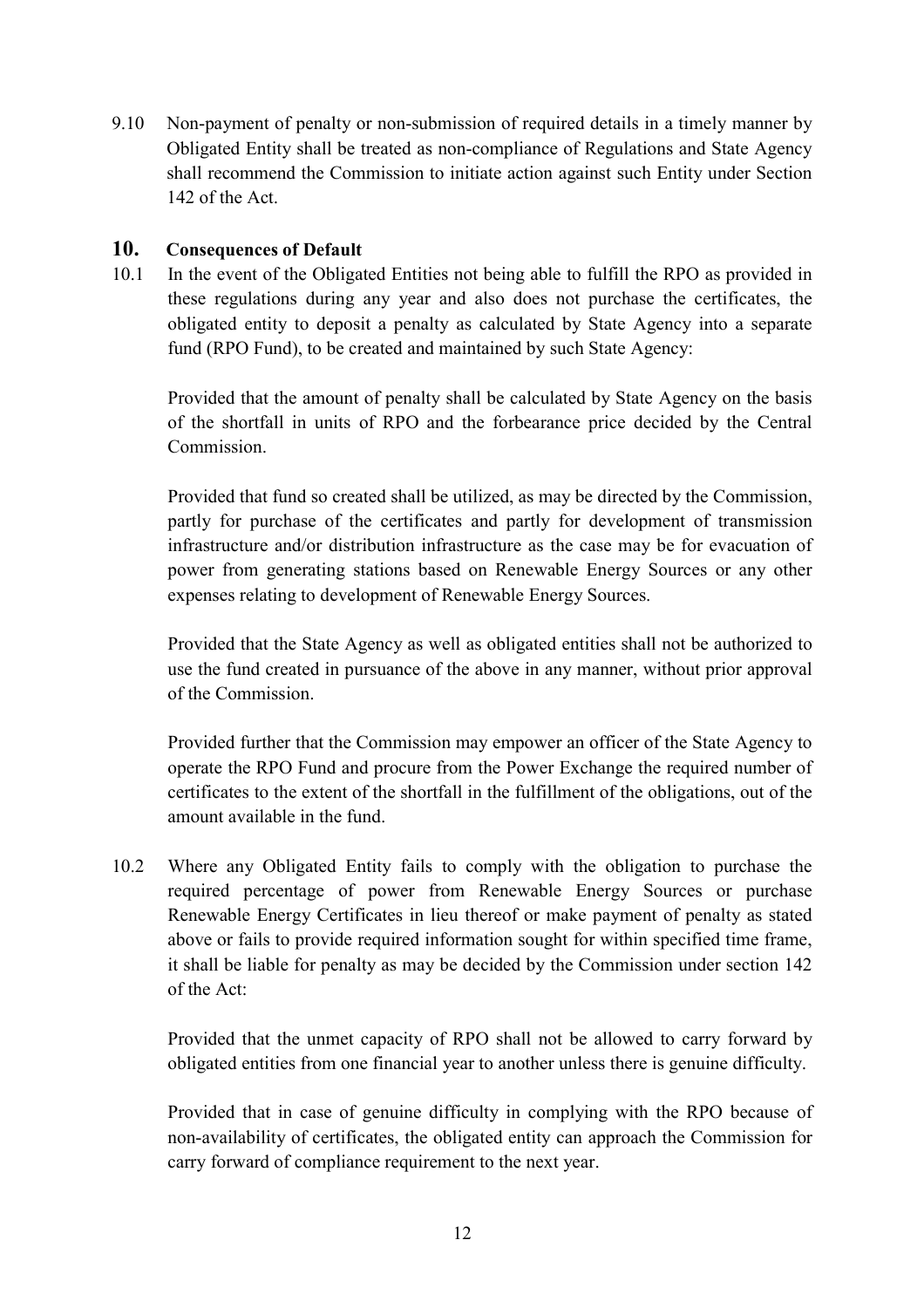Provided further that where the Commission has consented to the carry forward of compliance requirement, the provision of Clause 10.1 of these Regulations or the provision of section 142 of the Act shall not be invoked.

# **11. Connectivity with the Grid**

- 11.1 Any person generating electricity from Renewable Energy Sources, irrespective of installed capacity, shall have open access to any Licensee's transmission system and/or distribution system as the case may be.
- 11.2 On an application from such person, the transmission licensee or distribution licensee shall provide appropriate interconnection facilities before Commercial Operation Date of the Renewable Energy Project. Such interconnection shall follow the grid connectivity Standards as specified in the Central Electricity Authority (Technical Standards for Connectivity of the Distributed Generation Resources) Regulations, 2013 or State Grid Code as the case may be. The Transmission Licensee / Distribution Licensee shall provide meters and associated facilities at interconnection point.
- 11.3 The licensees shall be responsible for development of evacuation infrastructure beyond the inter-connection point while the developer/generating company will have to develop evacuation infrastructure from generating facility up to the inter connection point at its own expense:

Provided that in case of Renewable Energy Sources having installed capacity of less than 1 MW the developer shall provide evacuation infrastructure upto the interconnection point.

Provided that if any dispute arises regarding connectivity with the Grid the matter shall be referred to the Commission whose decision in this regard shall be final.

11.4 Roof-top Solar PV sources shall be allowed connectivity at LV or MV or at 11 KV of the distribution system of the licensee as considered technically and financially suitable by the licensee and the developer:

Provided that the Commission shall from time to time issue specific order on such connections and commercial arrangement.

Provided further that if any dispute arises about connectivity of such sources with the grid, the matter shall be referred to the Commission whose decision in this regard shall be final.

11.5 Communication system, if required by SLDC, between grid sub-station and generating station shall be developed by the developer at its own cost. Developers of Renewable Energy Sources shall abide by all applicable Codes, Rules, Regulations, etc. in regard to operational and commercial practices.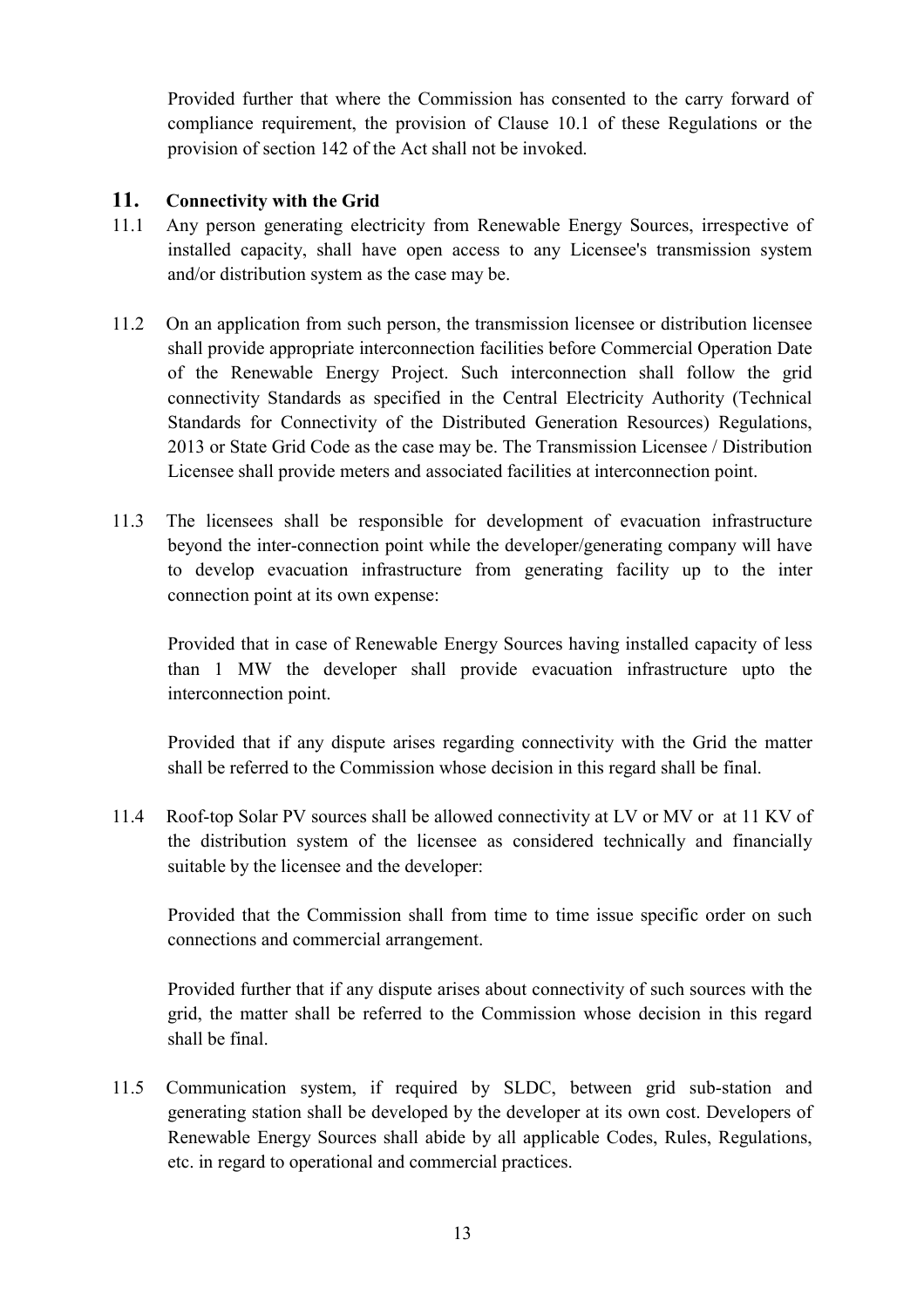11.6 Wherever Renewable Energy Sources have already been connected to the State Grid at a voltage level lower than the voltage level specified in these Regulations and wherever such State Grid connection causes any bottleneck in capacity addition or causes avoidable discontinuance of generation or low voltage during peak hours or frequent outage of line or sufficient redundancy, such grid connection shall be converted into suitable voltage level and cost for such conversion shall be borne by the developer.

# **12. Appointment of Compliance Auditors**

12.1 The Commission shall appoint Compliance Auditors from time to time to inquire into and report on compliance of these Regulations. The Auditor shall also certify the fund created under Clause 10.1 of these Regulations and operated by State Agency. The Auditors could be an individual person or a firm having persons with qualification and experience in Finance or Accounts, Commerce and Engineering.

# **13. Miscellaneous**

# **Cross-Subsidy**

- 13.1 The Commission shall determine the level of cross subsidy surcharge from time to time in the Open Access Order each year for procurement of power through Third Party Sale from Renewable Energy Sources. However, no banking facility shall be provided for supply (third party sale) from Renewable Energy Sources through open access. Further, interface metering system capable of energy accounting for each time block of 15 minutes shall be required at both supply as well as drawal point.
- 13.2 For third party sale, energy generation from Renewable Energy Sources in each 15 minute time block shall be set off against the captive/ open access user(s) consumption in the same 15 minute time block.
- 13.3 For scheduling Grid Code**/** relevant Regulations framed by the Commission shall be observed.

#### **14. Inconsistency with other Regulations/ Orders of the Commission**

14.1 Notwithstanding anything contained in other Regulations / Orders of the Commission, this Regulation shall have overriding effect. Any action already taken before the effective date of this Regulation under any other Orders/Regulations of the Commission shall remain valid till the date of Notification of this Regulation.

# **15. Issue of Orders and practice directions**

15.1 Subject to the provisions of the Act and these Regulations, the Commission may, from time to time, either on Suo Motu basis or on a Petition filed by the applicant, issue Orders and practice directions in regard to the implementation of these Regulations.

# **16. Power to remove difficulties**

16.1 If any difficulty arises in giving effect to any of the provisions of these Regulations, the Commission may, by general or special Order, do anything not being inconsistent